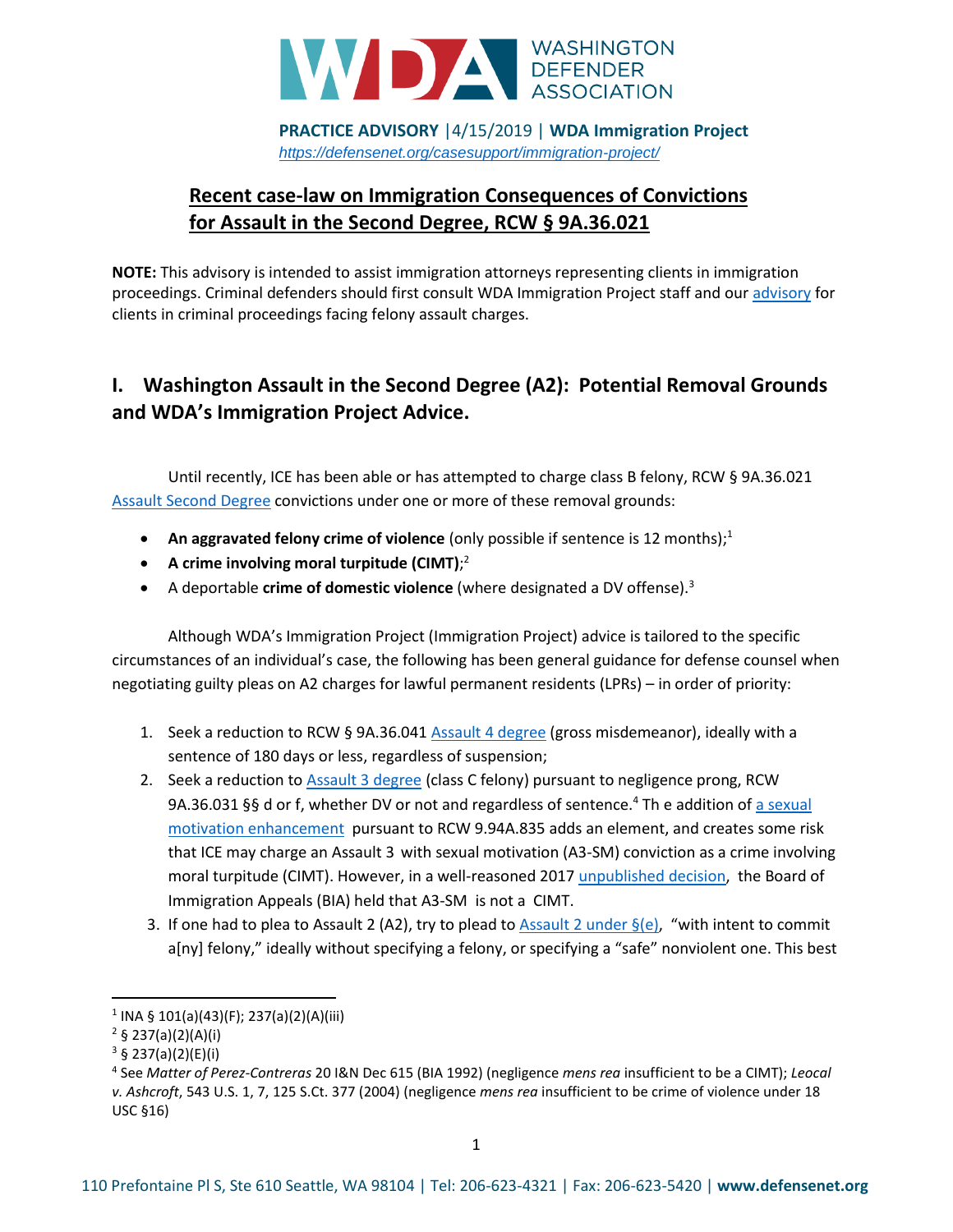preserved the argument that A2 is not a CIMT, nor a crime of violence, since assault offenses under RCW § 9A.36 are common law assaults that include minimal conduct equivalent to a simple assault; and since the intended felony under §(e) could be a felony such as negligent Assault 3 or Malicious Mischief 2<sup>5</sup> that are neither crimes of violence nor CIMTs.<sup>6</sup>

### **II. Under the Categorical Analysis Framework, Assault 2 Is Not Divisible.**

In *United States v. Robinson*, 869 F.3d 933, 941 (9th Cir. 2017), the Ninth Circuit analyzed whether Washington's A2 constituted a crime of violence under a federal sentencing guideline that is consistent with the crime of violence definition used for immigration purposes, 18 USC § 16(a). <sup>7</sup> Assault 2 has seven subsections, (a)-(g). The court held that it is clear that these are "alternate means" of committing a single crime, and that Assault 2nd is not divisible under the traditional categorical approach reaffirmed in *Mathis v. United States,* 136 S. Ct. 894 (2016).

The *Robinson* Court looked to Washington law, citing *State v. Smith*, 159 Wash.2d 778, 154 P.3d 873 (2007) (en banc) which held that that "the second degree criminal assault statute articulates a single criminal offense " and that each subsection" represents an alternative means of committing the crime of second degree assault." citing *Smith* at 876, *Robinson*, at 939.<sup>8</sup> *Robinson* overruled *United States v. Lawrence*, 627 F.3d 1281 (9th Cir. 2010) as "clearly irreconcilable" with the Supreme Court's decisions in *Descamps* and *Mathis,* since *Lawrence* failed to consider if whether § 9A.36.021 was divisible. *Robinson*, at 936–37. $9$ 

The Ninth Circuit refuted the government's argument that Washington's substantial evidence requirement for each alternative means presented to a jury is proof that these alternatives are

l

Guidelines section 2K2.1 defines a "crime of violence," in relevant part, as "any offense ... that ... has as an element the use, attempted use, or threatened use of physical force against the person of another." . . . (incorporating by reference the definition of "crime of violence" given in U.S.S.G. § 4B1.2(a)). As used in this definition, "the phrase 'physical force' means violent force—that is, force capable of causing physical pain or injury to another person." *Johnson v. United States*, 559 U.S. 133, 140, 130 S.Ct. 1265, 176 L.Ed.2d 1 (2010) (interpreting identical language used in 18 U.S.C. § 924(e)(2)(B)(i), a provision of the ACCA)

8 *Robinson* cited *State v. Peterson*, 168 Wash.2d 763, 230 P.3d 588 (2010) (en banc), *State v. Owens*, 180 Wash.2d 90, 323 P.3d 1030, 1032 (2014) (en banc)( "[W]hen there is sufficient evidence to support each of the alternative means of committing the crime, express jury unanimity as to which means is not required." *Robinson* at 939, and *State v. Fuller*, 185 Wash.2d 30, 367 P.3d 1057 (2016) (en banc). *Robinson at* 940-941. The Court also referred to Washington's pattern jury instructions for criminal cases (WPIC) for Assault 2, WPIC 35.12. *Id at* 939-40. *See also United States v. Slade*, 873 F.3d 712, 716 (9th Cir. 2017).

<sup>5</sup> *Rodriguez-Herrera v. INS* 52 F.3d 238 (9th Cir.1995) (MM2 is not a CIMT.)

<sup>&</sup>lt;sup>6</sup> This strategy did not necessarily reduce the likelihood that A2 would be charged under one of the above grounds by ICE but, at least, best tracked arguments for appeal based on the minimum conduct covered. 7 *United States v. Robinson*, 869 F.3d 933, 937–38 (9th Cir. 2017):

<sup>9</sup> The court overruled *United States v. Jennen*, 596 F.3d 594 (9th Cir. 2010) on the very same basis, in *United States v. Slade*, 873 F.3d 712, 715 (9th Cir. 2017)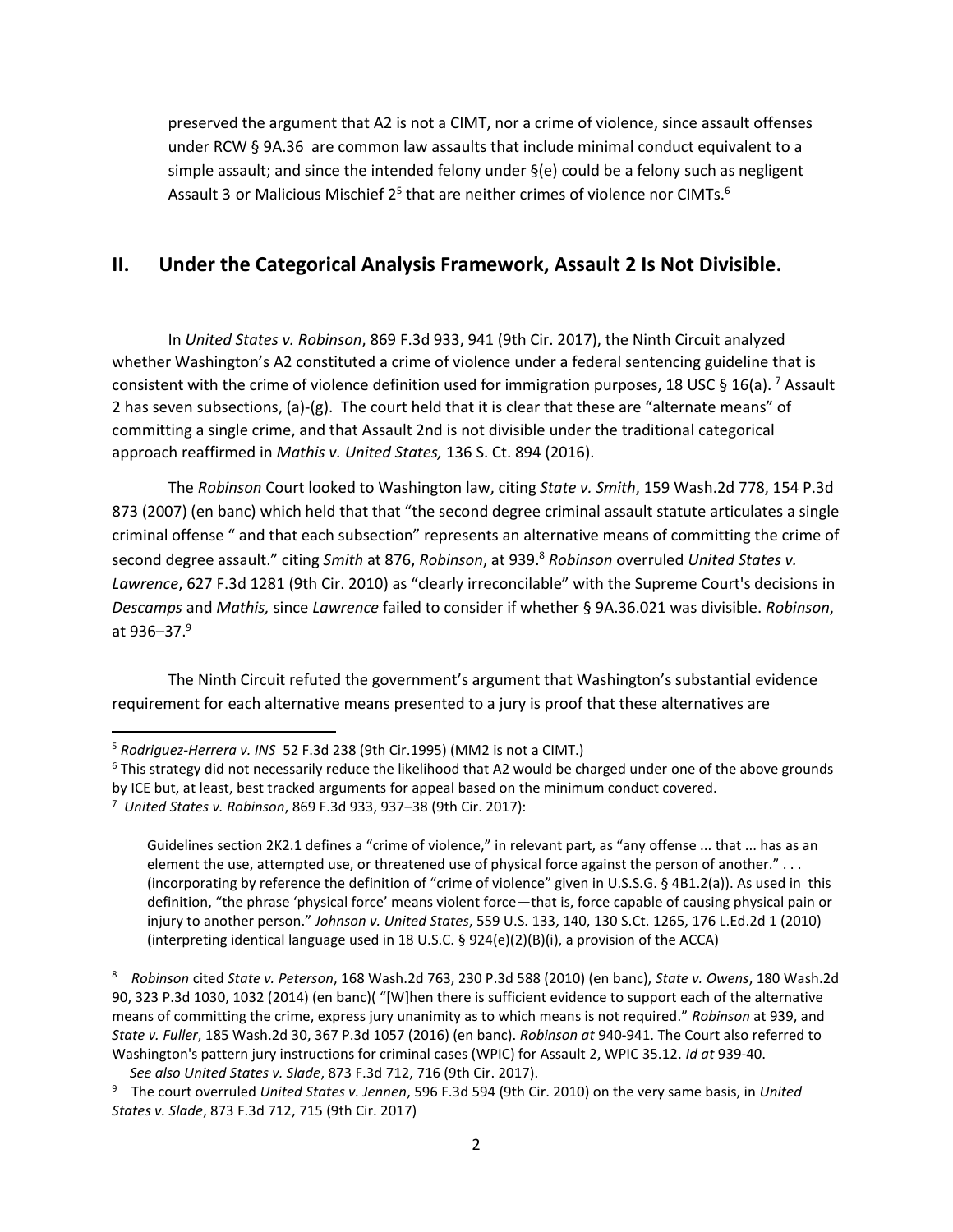functionally separate crimes. *Id.* at 941. In so doing the court stated, "the Supreme Court has never held that a requirement that 'substantial evidence' support each relied-upon statutory alternative demonstrates that the statutory alternatives are separate crimes. Instead, what matters is whether a jury must agree unanimously on a particular listed alternative." *Id.* This is a particularly useful explicit finding, since it is applicable to all of Washington's many alternate means offenses.

In Washington there is no statutory definition of "assault." The common law definition is employed.<sup>10</sup> This base definition reaches intentional touching that is merely offensive.<sup>11</sup> "Common law definitions of assault listed in a jury instruction are not alternative means for committing the crime, but rather define an element of the crime." *State v. Smith*, 159 Wn.2d 778, 786-87, 154 P.3d 873 (2007). Therefore the assault definition itself is not divisible.

# **III. Under the Categorical Analysis Framework, Assault 2 Is Not a "Crime of Violence."**

 *Robinson* held that A2 under RCW § 9A.36.021 is broader than the crime of violence definition used in federal sentencing guidelines (USSG), under USSG § 4B1.2(a).<sup>12</sup> That definition is nearly identical to 18 USC §16(a),<sup>13</sup> the definition currently used for crime of violence-related removal charges, except that it is restricted to the use, attempt or threat of force only against persons, and not to "persons or property" as in the §16(a) definition. One key passage reads:

[A] person commits second-degree assault if "he or she ... [w]ith intent to commit a felony, assaults another." Robinson argues that this subsection provides a means of committing seconddegree assault that does not necessarily require the actual, attempted, or threatened use of force capable of causing physical pain or injury to another. The government did not dispute Robinson's argument before the district court or on appeal,<sup>8</sup> and we agree with Robinson that subsection (1)(e) criminalizes conduct that is not covered by section 2K2.1's definition of "crime of violence." . . .

N.8 In its answering brief, the government states: "Because Washington's second-degree assault statute includes one variant that does not require 'physical force' within the meaning of Johnson (subsection  $(1)(e)$ ), the statute as a whole does not categorically define a crime of violence under a *Taylor* analysis."

l

<sup>10</sup> *Peasley v. Puget Sound Tug & Barge Co*., 13 Wash.2d 485, 504, 125 P.2d 681 (1942)

<sup>11</sup>  *Id; State v. Villanueva-Gonzalez,* 180 Wash. 2d 975, 982, 329 P.3d 78, 81 (2014)

<sup>12</sup> Incorporated in § 2K2.1; see n. 7, *supra*.

<sup>&</sup>lt;sup>13</sup> The term "crime of violence" means-- (a) an offense that has as an element the use, attempted use, or threatened use of physical force against the person or property of another. 18 USC §16. (Note: 18 USC § 16(b) was found void for vagueness in *Sessions v. Dimaya*, 138 S. Ct. 1204, (2018))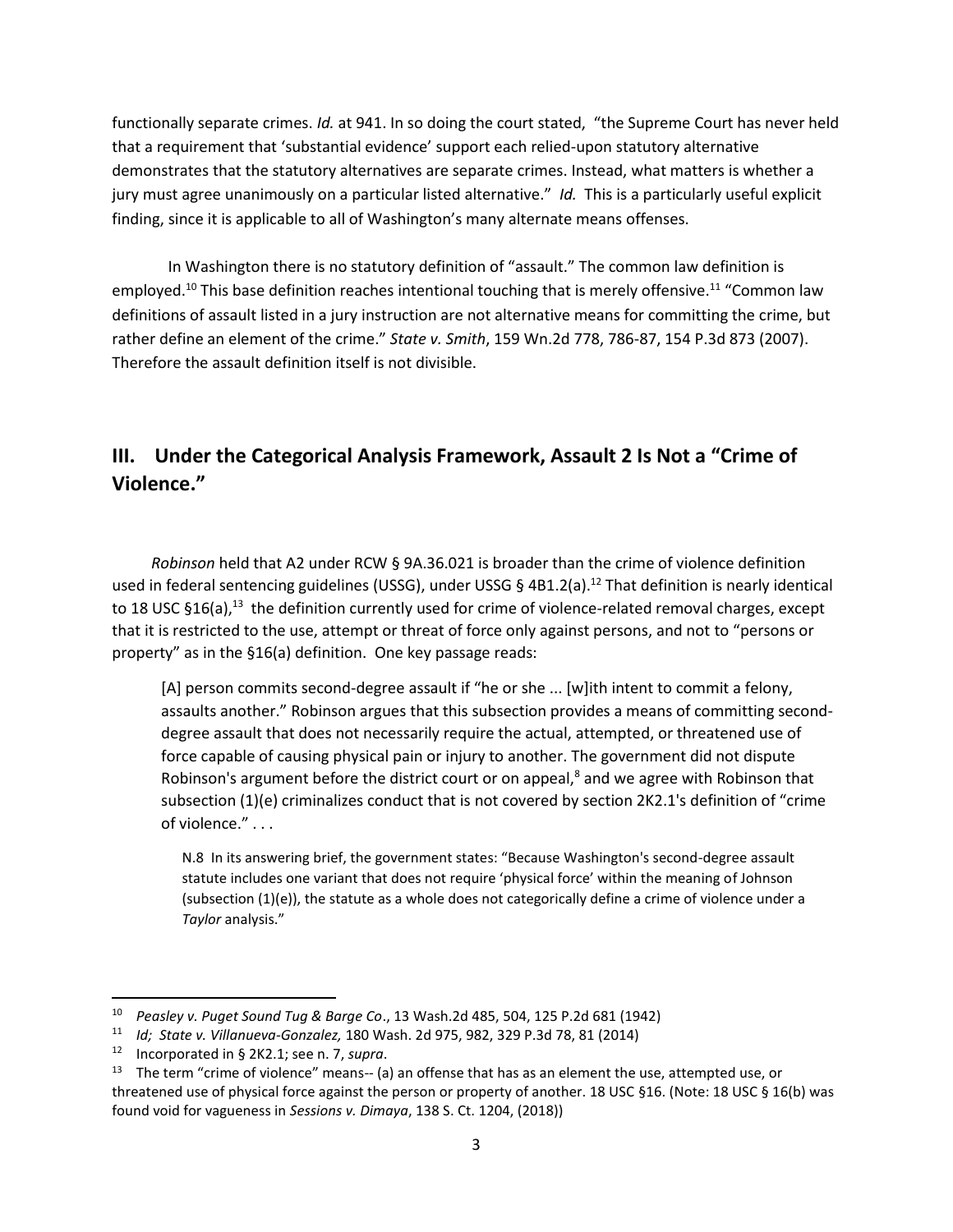#### *Robinson*, at 938. <sup>14</sup>

Just as A2 reaches more conduct than does the generic federal definition of a crime of violence under USSG § 2K2.1, for the same reason it must cover more conduct than does 18 USC § 16(a). If assault with intent to commit a felony does not necessarily require the actual, attempted, or threatened use of force capable of causing physical pain or injury, a proposition the Court endorsed, it cannot be a crime of violence under 18 USC § 16(a). The *Johnson* language that "the phrase 'physical force' means violent force," *Johnson*, 559 US at 140, applies equally to the almost identical §16(a) definition used in immigration proceedings.<sup>15</sup> *Matter of Chairez-Castrejon*, 26 I&N Dec. 819, 821 (BIA 2016). 16

The 18 USC § 16(a) crime of violence definition is used in two key removal grounds: for aggravated felony crimes of violence and crimes of domestic violence.<sup>17</sup> 18 USC § 16(a) is distinct from the sentencing guidelines definition analyzed in *Robinson* only in that § 16(a) also extends beyond persons, to also include use of force against property. This should be of no consequence, since A2 clearly pertains only to the crime against a person portion of the definition.

In an unpublished BIA case from January 31, 2018, DHS conceded that an A2 "DV" conviction was not a removable crime of domestic violence under § 237(a)(2)(E)(ii). $^{18}$ 

## **IV. Under the Categorical Analysis Framework, There is a Strong Argument that Assault 2 Is Not a Crime Involving Moral Turpitude.**

Washington assault by itself, under its common law, baseline definition, is not a crime involving moral turpitude (CIMT). <sup>19</sup> Since A2 can be committed with intent to commit *any* felony, turpitudinous or

l

<sup>14</sup> *See also United States v. Vederoff,* 1244–46 (9th Cir. 2019) (RCW Assault 2 also does not qualify as "aggravated assault" under the enumerated offenses clause of the same USSG, because, unlike most states and like only five other states, Washington's "assault with intent to commit a felony" is unrestricted as to the kind of felony intended, or whether it must be committed *in the course of* committing a felony); also *United States v. Door,* 917 F.3d 1146, 1154 (9th Cir. 2019)(§ 9A.36.021(1) is not a crime of violence under the same USSG's former "residual clause" because "the offense, in the ordinary case, does not "present a serious potential risk of physical injury to another," because it includes intent to commit any non-violent felony *Id*.)

<sup>15</sup> *Johnson v. United States*, 559 U.S. 133, 140–41, 130 S. Ct. 1265, 1271 (2010). See *United States v. Castleman*, 572 U.S. 157, 165, 134 S. Ct. 1405, 1412, N4 (2014)(distinguishing and affirming continued validity of *Matter of Velasquez*); *Rodriguez-Castellon v. Holde*r, 733 F.3d 847, 853–54 (9th Cir. 2013) (quoting *Johnson* and applying it to § 16(a) ); *United States v. Garcia-Lopez*, 903 F.3d 887, 892 (9th Cir. 2018); *Solorio-Ruiz v. Sessions,* 881 F.3d 733, 736–37 (9th Cir. 2018), and others.

<sup>16</sup> Among BIA decisions on § 16(a), see *Matter of Velasquez,* 25 I&N Dec. 278, 282 (BIA 2010) ("We have previously held that *Johnson* controls our interpretation of a crime of violence under § 16(a)" *id*.); *Matter of Kim*, 26 I. & N. Dec. 912, 914 (BIA 2017); *Matter of Guzman-Polanco*, 26 I. & N. Dec. 806, 807 (BIA 2016); *Matter of Cervantes Nunez*, 27 I. & N. Dec. 238, 240 (BIA 2018).

<sup>17</sup> See n.13, supra

<sup>18</sup>  *In Re: Rasheed A. Osman*, 2018 WL 1872000, at \*3, N1 (Jan. 31, 2018) (The respondent was represented by Northwest Immigrant Rights Project attorney Emma Rekart.)

<sup>19</sup> *See Matter of Danesh*, 19 I. & N. Dec. 669, 671 (BIA 1988), *Matter of Perez-Contreras*, 20 I&N Dec. 615, 618 (BIA 1992), *Matter of Fualaau*, 21 I. & N. Dec. 475, 477 (BIA 1996) (simple assault not a CIMT).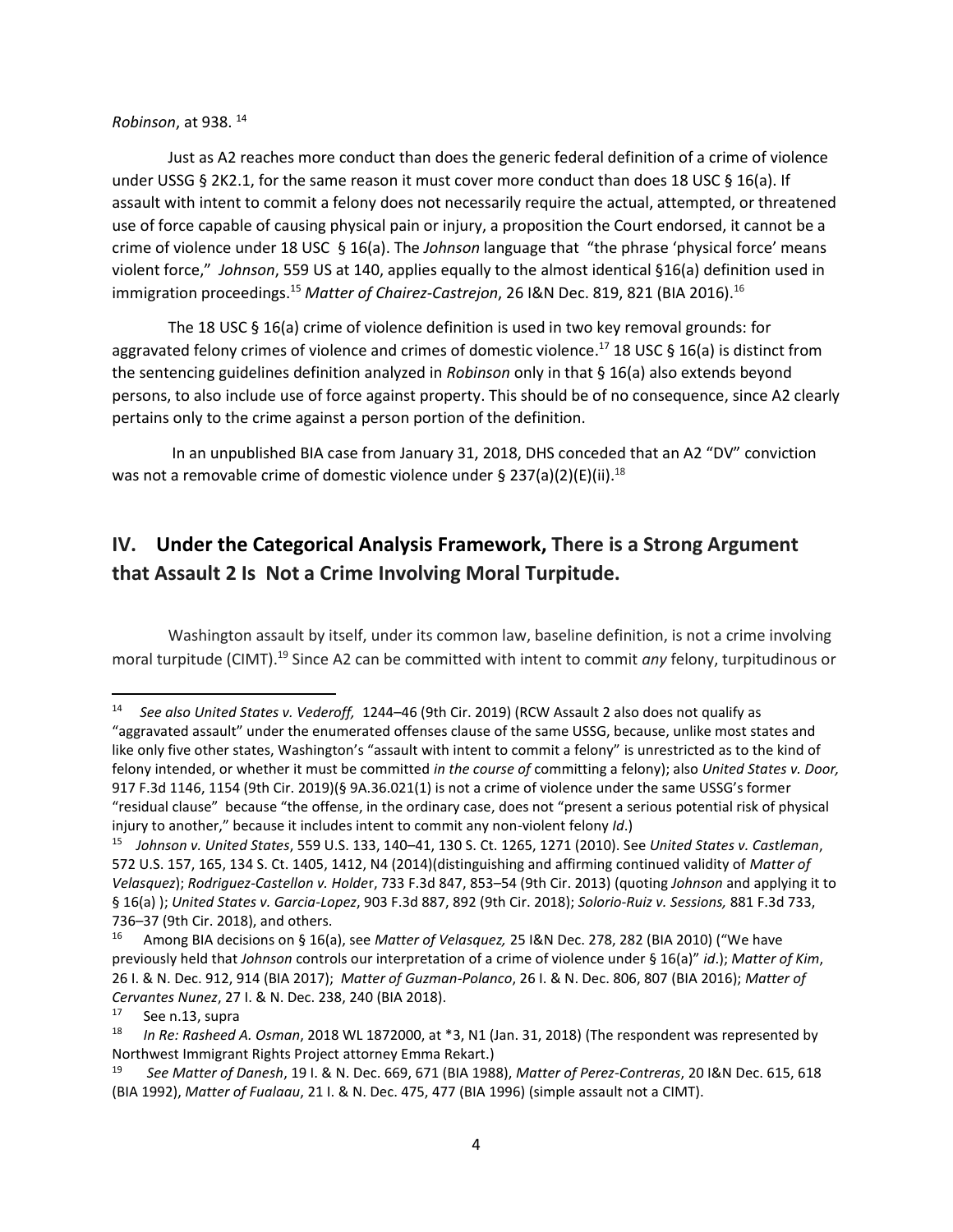not, the minimum conduct required to violate the statute is on its face is broader than any definition of moral turpitude. *See, e.g. Matter of Short* 20 I&N Dec. 136 (BIA 1989). In *Short*, the BIA held:

Accordingly, **if a simple assault does not involve moral turpitude and the felony intended as a result of that assault also does not involve moral turpitude, then the two crimes combined do not involve moral turpitude.** Moral turpitude cannot be viewed to arise from some undefined synergism by which two offenses are combined to create a crime involving moral turpitude, where each crime individually does not involve moral turpitude. As such, there must be a finding that the felony intended as a result of the assault involves moral turpitude.

#### *Id* at 139 (boldface added). 20

 $\overline{a}$ 

Washington's A2 is broader than similar statutes of most other states. According to the Ninth Circuit only five other states have a similar, assault with intent to commit a felony statute, where the intended felony is unrestricted as to type or kind, or where the assault itself does not have be committed *in the course of committing* a felony.<sup>21</sup> And, the intent to injure is not an element of RCW second degree assault.<sup>22</sup>

The crime involving moral turpitude (CIMT) analysis is separate from "crime of violence" analysis and the one does not control the other. However, some of the conclusions about the nature of the minimum conduct are arguably applicable, since under the categorical approach it is presumed that "the state conviction 'rested upon ... the least of th[e] acts' criminalized by the statute" *Esquivel-Quintana v. Sessions*, 137 S. Ct. 1562, 1568 (2017).

The Court accepted and the government did not dispute, that the assault with intent to commit a felony subsection "provides a means of committing second-degree assault that does not necessarily require the actual, attempted, or threatened use of force capable of causing physical pain or injury to another. The government did not dispute Robinson's argument before the district court or on appeal …." *Robinson* at 938. In *United States v. Door*, 917 F.3d 1146, 1154 (9th Cir. 2019) the Court found explicitly that A2 under § 9A.36.021(1)(e)

includes the intent to commit any non-violent felony offense. The "assault" may also be nonviolent because Washington defines assault broadly to include "an intentional touching ... that is harmful or offensive regardless of whether any physical injury is done to the person." . . . Thus,

<sup>20</sup> *But cf. Matter of Lopez-Meza*, 22 I. & N. Dec. 1188, 1196 (BIA 1999), *affirmed in Marmolejo-Campos v. Holder*, 558 F.3d 903, 917 (9th Cir. 2009). *Lopez-Meza* did not deal with assault or overturn *Short*, but distinguished it from a turpitudinous combined DUI-suspended license offense, where it allowed the alchemical "building together" of separately non-CIMT acts to attain moral turpitude. *Lopez–Meza* at 1196.

<sup>21</sup> *Vederoff* at 1244–46. A2 is broader than the generic definition of "aggravated assault." *Id.* at 1246.

<sup>22</sup> S*tate v. Morreira* (2001) 107 Wash.App. 450, 27 P.3d 639; *State v. Fryer* (1983) 36 Wash.App. 312, 673 P.2d 881.